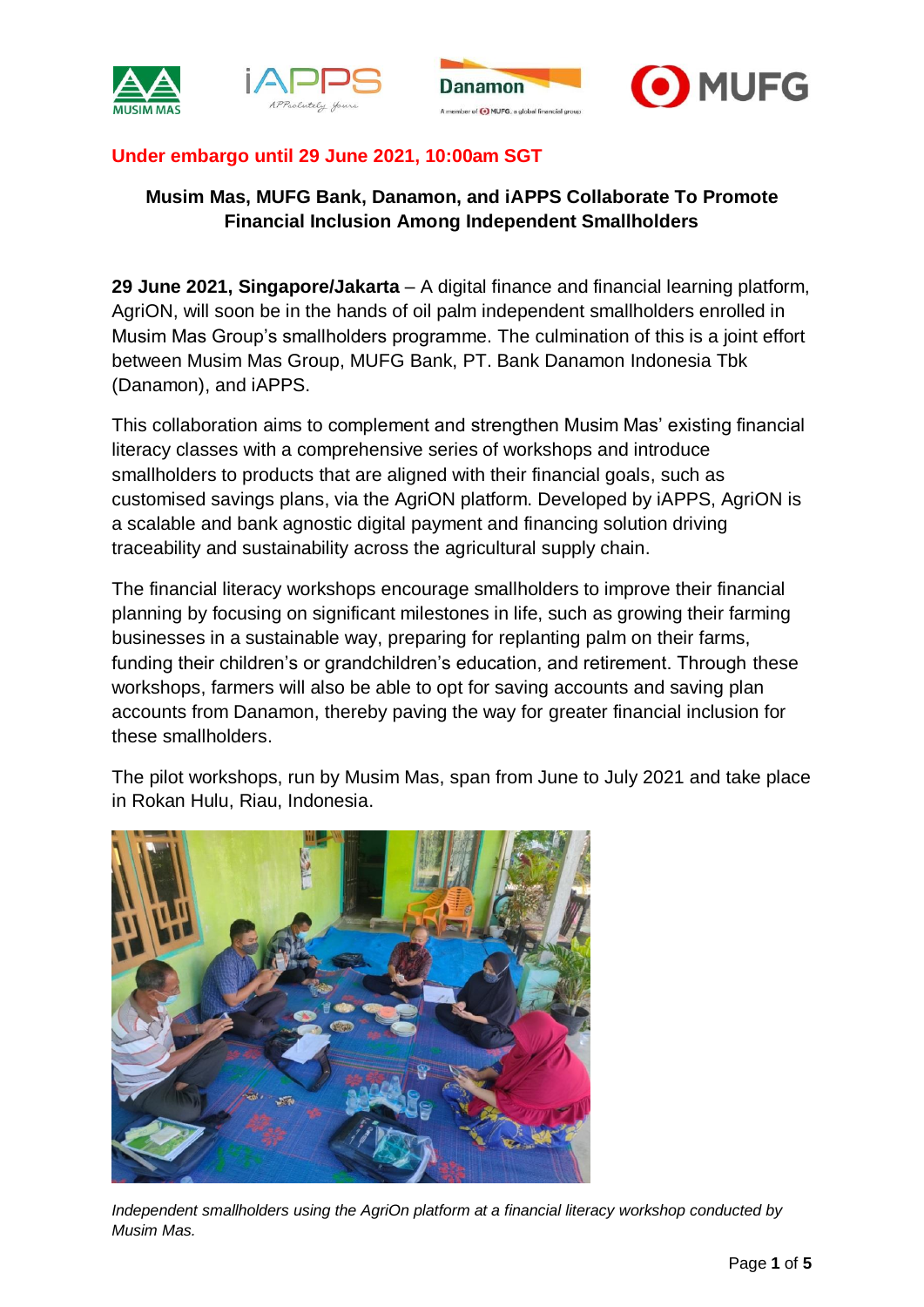A 2019 survey by the Financial Services Authority of Indonesia (Otoritas Jasa Keuangan) highlighted that Indonesia's financial inclusion rate climbed rapidly to 76.1 percent. However, for a population of 270 million, many Indonesians, especially in rural areas, remain unbanked, meaning they do not have access to financial products and services such as transactions, savings accounts, and credit.

Both MUFG Bank and Danamon are committed to promote financial inclusion as part of their sustainable finance initiatives. The financial literacy program in collaboration with Musim Mas and iAPPS is, therefore, a first and necessary step in that direction. Danamon will also provide relevant financial products and services that can support smallholder farmers in achieving their financial goals.



*Musim Mas, MUFG Bank, and PT. Bank Danamon Indonesia Tbk (Danamon) co-developed a financial literacy curriculum for independent smallholders. Musim Mas' field assistant (in pink) conducts a workshop in one of the smallholders' houses.* 

Musim Mas runs Indonesia's largest [independent smallholders programm](https://www.musimmas.com/sustainability/smallholders/)e for oil palm and offers smallholders a suite of agricultural and management modules designed to share best practices for improving their farms' yield. The program is also designed to be [gender-sensitive and encourages participation from female farmers.](https://www.musimmas.com/wp-content/uploads/2021/03/MM-IFC-Smallholders-Program-Report.pdf) Financial literacy is often a tool that empowers female farmers within its program.

## **Quote from Musim Mas:**

"Musim Mas recognises that independent smallholders often are unable to act on the good agricultural practices that they learned from our smallholders programme. This is because they are challenged by several systemic issues, one of which is access to finance," said Olivier Tichit, Director of Sustainable Supply Chain at Musim Mas. "Collaborating with financial institutions, such as MUFG Bank and Bank Danamon, is one of the ways we intend to empower smallholders in their sustainability journey and transform landscapes."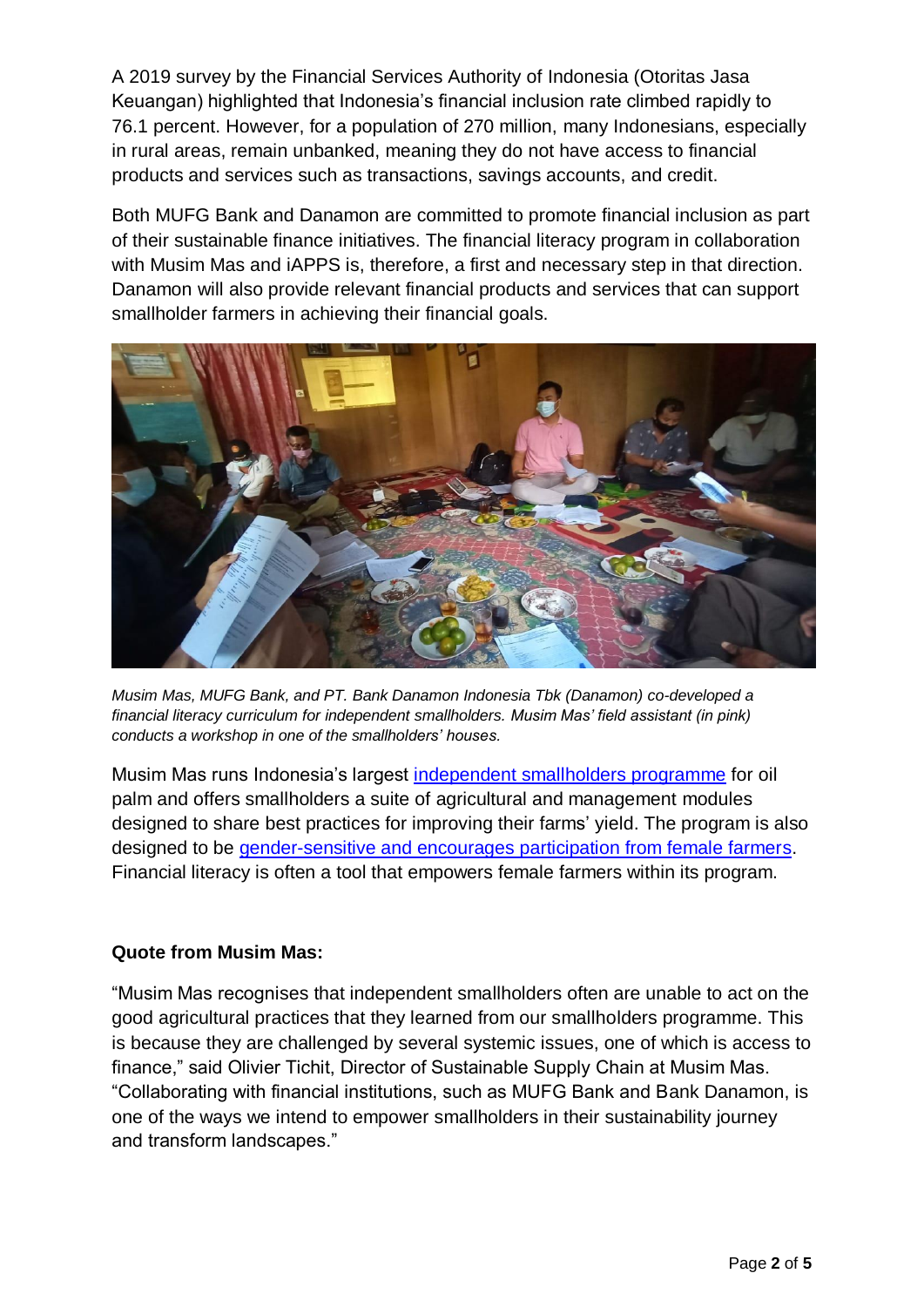## **Quote from MUFG Bank:**

"In today's world of digital services, it is easy to forget that millions of people still lag far behind when it comes to accessing even the most rudimentary financial services. Both MUFG Bank and Danamon are very excited to partner Musim Mas and iAPPS on this financial literacy enablement programme for the masses to propel them towards a more inclusive and green economy," said Yip Shue Heng, Managing Director, Head of Digital Transformation, Asia & Oceania, MUFG Bank.

"MUFG recently announced its Carbon Neutrality Declaration to achieve net zero emissions in its portfolio by 2050 and operations by 2030. This initiative will not only bring us closer to our sustainability goals but help us further contribute to the longterm growth of communities in Asia."

# **Quote from Danamon:**

Herry Hykmanto, Syariah Director who also leads the Sustainability Finance team in Danamon, is very supportive towards this initiative. He said: "Farmers are one of the drivers of the national economy, so we feel the need to provide special training that can increase their understanding and knowledge of the basics of financial management. This collaboration with Musim Mas, MUFG and AgriON is in line with Danamon's vision of "We Care and Help Millions of People to Achieve Prosperity". We hope that with this activity, farmers will be more prepared and economically resilient in the future."

## **Quote from iAPPS:**

"Digital transformation is key to enabling financial inclusion, traceability and sustainability for the agricultural communities. We see this collaboration as a critical step forward to empowering smallholders with AgriON." – Daniel Loh, Director, iAPPS Pte Ltd.

- End -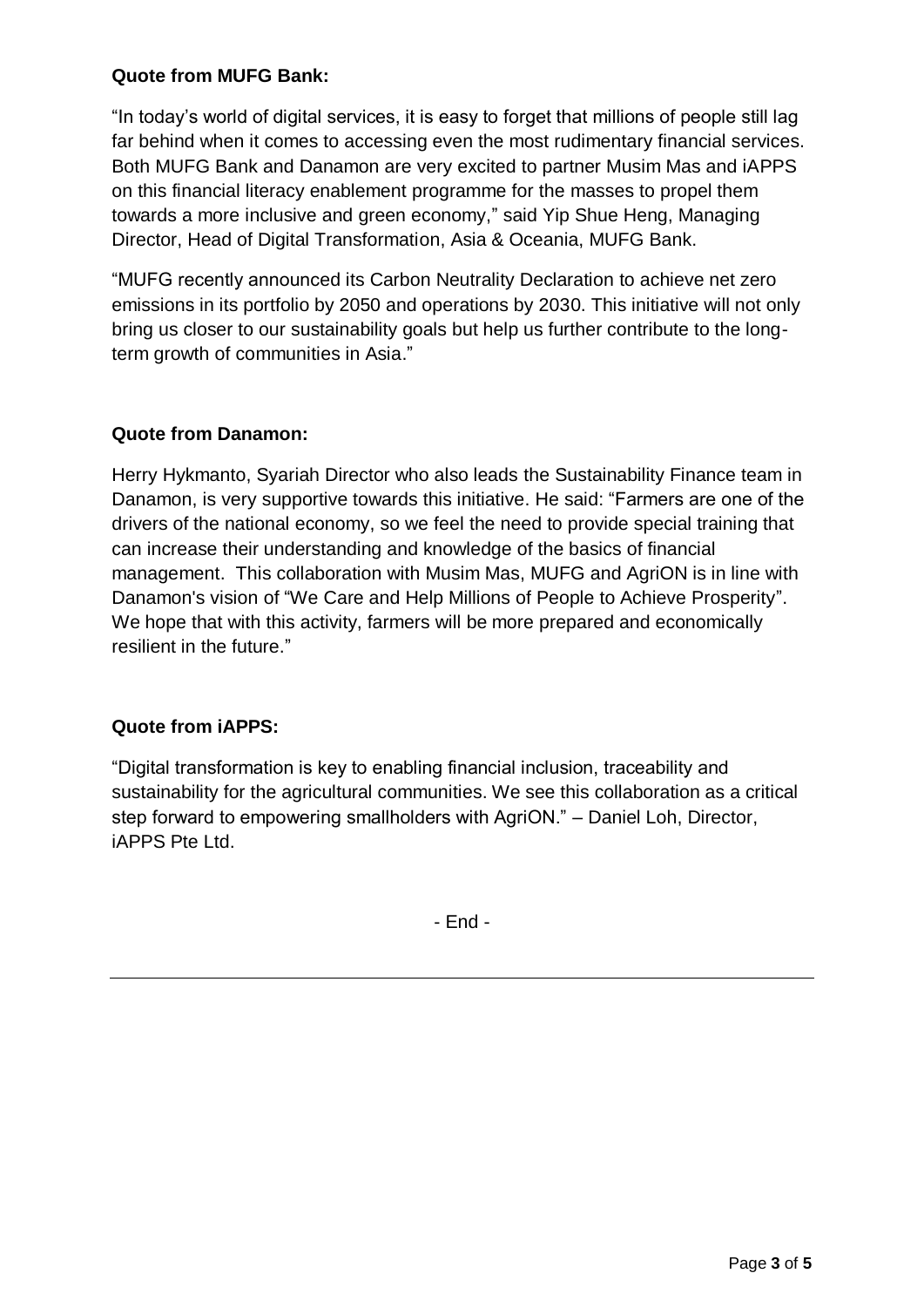#### **About Musim Mas**

Headquartered in Singapore, Musim Mas is one of the world's largest, integrated palm oil corporations with operations in every part of the supply chain across the Americas, Europe and Asia. Our global workforce pursues innovative and sustainable developments, ensuring product quality, safety and efficiency as the industry evolves.

As one of the most prominent players in the industry, it aspires to be a responsible leader in the evolution of the industry, driving a new era of sustainability with innovation. To that end, we take active steps to go beyond industry-recognised sustainability standards and will continue to step up in response to critical industry issues in our quest to contribute to a more sustainable industry and equitable world.

For more information, visit [www.musimmas.com](http://www.musimmas.com/)

#### **About MUFG**

Mitsubishi UFJ Financial Group, Inc. (MUFG) is one of the world's leading financial groups. Headquartered in Tokyo and with over 360 years of history, MUFG has a global network with around 2,500 locations in more than 50 markets. The Group has over 180,000 employees and offers services including commercial banking, trust banking, securities, credit cards, consumer finance, asset management, and leasing.

The Group aims to "be the world's most trusted financial group" through close collaboration among our operating companies and flexibly respond to all of the financial needs of our customers, serving society, and fostering shared and sustainable growth for a better world. MUFG's shares trade on the Tokyo, Nagoya, and New York stock exchanges.

MUFG Bank, Ltd. is Japan's premier bank, with a global network spanning more than 50 markets. Outside of Japan, the bank offers an extensive scope of commercial and investment banking products and services to businesses, governments and individuals worldwide.

In Asia, MUFG has a presence across 20 markets – Australia, Bangladesh, Cambodia, China, Hong Kong, Indonesia, India, South Korea, Laos, Malaysia, Mongolia, Myanmar, New Zealand, Pakistan, Philippines, Singapore, Sri Lanka, Taiwan, Thailand and Vietnam.

It has also formed strategic partnerships with some of the most prominent banks in Southeast Asia, further augmenting its unrivalled network across the region – VietinBank in Vietnam, Krungsri in Thailand, Security Bank in the Philippines and Bank Danamon in Indonesia.

For more information, visit [www.mufg.jp/english](http://www.mufg.jp/english)

### **About Bank Danamon**

PT Bank Danamon Indonesia Tbk (IDX Code: BDMN) which was founded in 1956, as of 31 March 2021 manages a total consolidated asset of IDR 193 trillion with its subsidiary, namely PT Adira Dinamika Multi Finance Tbk. (Adira Finance). In terms of share ownership, 92.47% of Danamon's shares are owned by MUFG Bank, Ltd. and 7.53% owned by the public.

Danamon is supported by a network of 846 conventional branch offices, Syariah units and branch offices of its subsidiaries as well as more than 60,000 networks of Danamon ATMs, ATM Bersama, PRIMA and ALTO networks spread across 34 provinces. Apart from the physical network, Danamon services can also be accessed through Danamon Online Banking, mobile banking through the D-Bank and D-Card applications, SMS Banking, as well as phone banking services via Hello Danamon. With a variety of financial products and services, Danamon is ready to serve the needs of customers from various segments including Consumer banking, Small and Medium Enterprises (SMEs), Wholesale (Corporate and Commercial), and Sharia as well as automotive financing through Adira Finance.

In July 2020, Danamon also launched the Danamon Optimal segmentation to help the upwardly mobile segment in managing finances. Danamon Optimal consists of products and services according to the needs of these individuals, from savings, loans to insurance, equipped with all-digital services